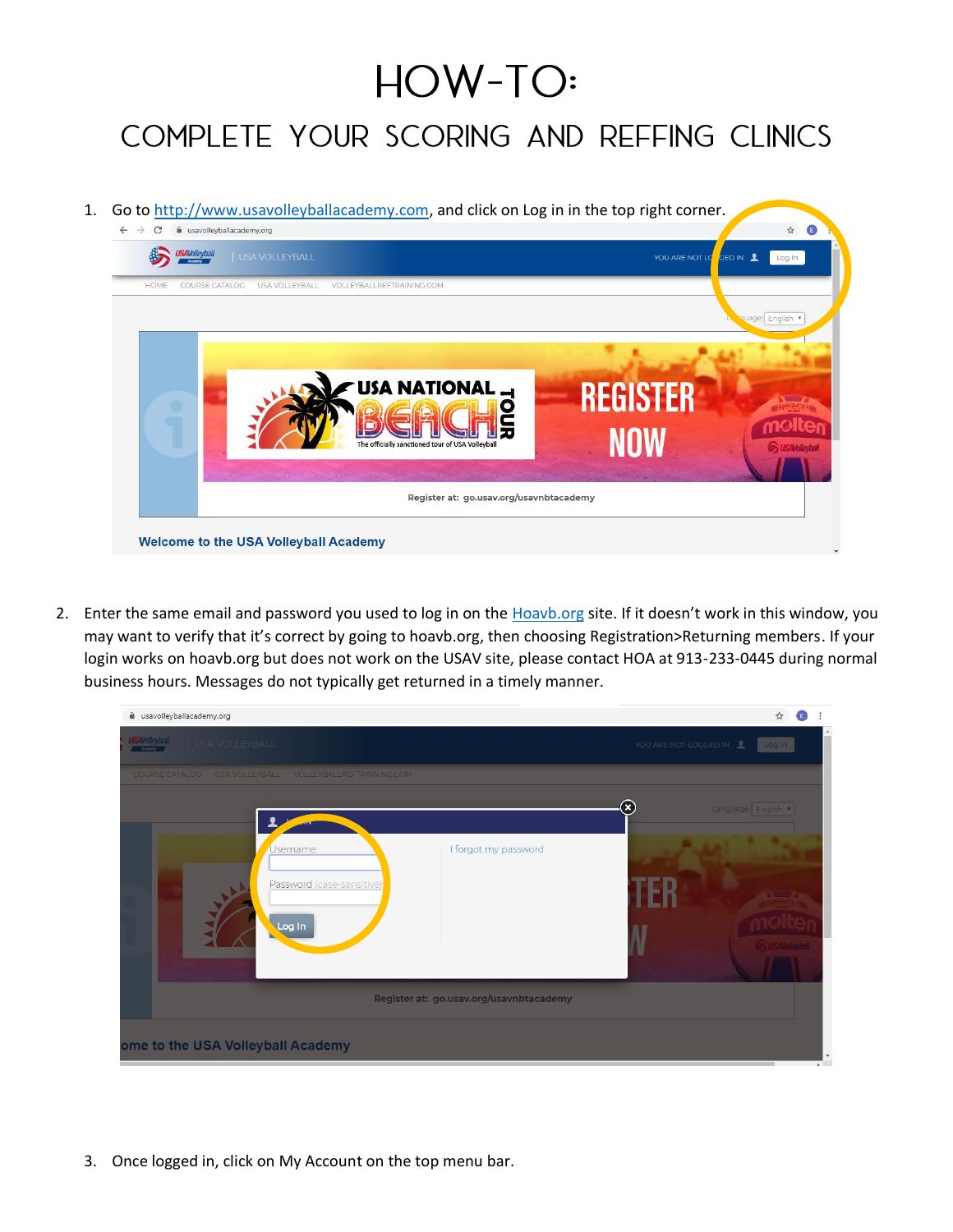

4. In the bottom right corner, a list of Learning Activities will appear. This list will vary depending on the player's age. Notice my list includes coaching and club director activities players will not have.

| <b>VOLLEYBALLREFTRAINING.COM</b><br><b>HELP</b><br><b>WEBPOINT</b> |                               |          |                                   |
|--------------------------------------------------------------------|-------------------------------|----------|-----------------------------------|
| <b>Learning Activities</b>                                         |                               |          |                                   |
| Course                                                             | Due Date $\blacktriangledown$ | Progress | View                              |
| US20_150 Coaching's Role In Officiating<br>Expires: Jul 31, 2020   |                               |          | $G$ <sup><math>\odot</math></sup> |
| US20_104q Junior First Referee (w/quiz)<br>Expires: Jul 31, 2020   |                               |          | View Cc<br><b>a</b>               |
| US20_102q Junior Second Referee (w/quiz)<br>Expires: Jul 31, 2020  |                               |          | G <sub>O</sub>                    |
| US20_103q Junior Signals (w/quiz)<br>Expires: Jul 31, 2020         |                               |          | $\overline{c}$ $\overline{c}$     |
| US20_105q Libero Control (w/quiz)<br>Expires: Jul 31, 2020         |                               |          |                                   |
| US20_101q Line Judge Essentials (w/quiz)<br>Expires: Jul 31, 2020  |                               |          |                                   |
| US20_107q Scoring - Deciding Set (w/quiz)<br>Expires: Jul 31, 2020 |                               |          |                                   |
|                                                                    |                               |          |                                   |

5. Click on the green Go circle next to the clinic name. Watch the videos and answer the questions until you're finished with all of the clinics.

| <b>VOLLEYBALLREFTRAINING.COM</b><br><b>WEBPOINT</b><br><b>HELP</b><br><b>Learning Activities</b> |          |          |                      |
|--------------------------------------------------------------------------------------------------|----------|----------|----------------------|
| Course                                                                                           | Due Date | Progress | View                 |
| US20_150 Coaching's Role In Officiating<br>Expires: Jul 31, 2020                                 |          |          |                      |
| US20_104q Junior First Referee (w/quiz)<br>Expires: Jul 31, 2020                                 |          |          | View Cc<br><b>GO</b> |
| US20_102q Junior Second Referee (w/quiz)<br>Expires: Jul 31, 2020                                |          |          | GO                   |
| US20_103q Junior Signals (w/quiz)<br>Expires: Jul 31, 2020                                       |          |          | <b>a</b>             |
| US20_105q Libero Control (w/quiz)<br>Expires: Jul 31, 2020                                       |          |          |                      |
| US20_101q Line Judge Essentials (w/quiz)<br>Expires: Jul 31, 2020                                |          |          |                      |
| US20_107q Scoring - Deciding Set (w/quiz)<br>Expires: Jul 31, 2020                               |          |          |                      |

6. When you're done, you'll notice the green bar is filled in and the green Go circle has turned to blue.